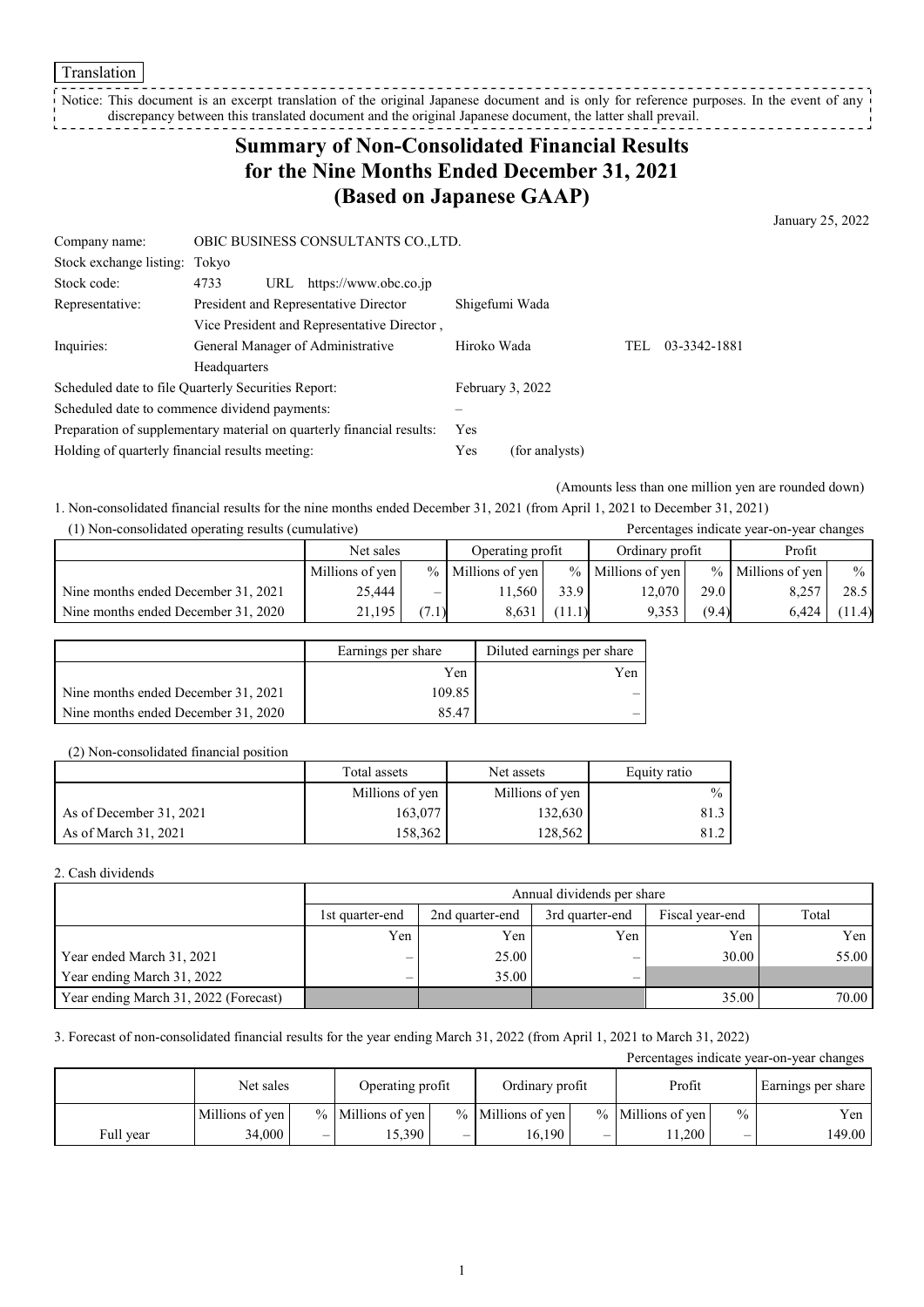#### 4. Notes

(1) Application of special accounting methods for preparing quarterly non-consolidated financial statements: No

(2) Changes in accounting policies, changes in accounting estimates, and restatement of prior period financial statements

| Changes in accounting policies due to revisions to accounting standards and other regulations: | Yes |
|------------------------------------------------------------------------------------------------|-----|
| Changes in accounting policies due to other reasons:                                           | No  |
| Changes in accounting estimates:                                                               | No  |
| Restatement of prior period financial statements:                                              | No  |

(3) Number of issued shares (common shares)

Total number of issued shares at the end of the period (including treasury shares)

| As of December 31, 2021                                                                       |  |  |  | 75,404,000 shares   As of March 31, 2021              |  | 80,704,000 shares |  |
|-----------------------------------------------------------------------------------------------|--|--|--|-------------------------------------------------------|--|-------------------|--|
| Number of treasury shares at the end of the period                                            |  |  |  |                                                       |  |                   |  |
| As of December 31, 2021                                                                       |  |  |  | 236,074 shares   As of March 31, 2021                 |  | 5,536,074 shares  |  |
| Average number of shares during the period (cumulative from the beginning of the fiscal year) |  |  |  |                                                       |  |                   |  |
| Nine months ended December 31, 2021                                                           |  |  |  | 75,167,926 shares Nine months ended December 31, 2020 |  | 75,167,070 shares |  |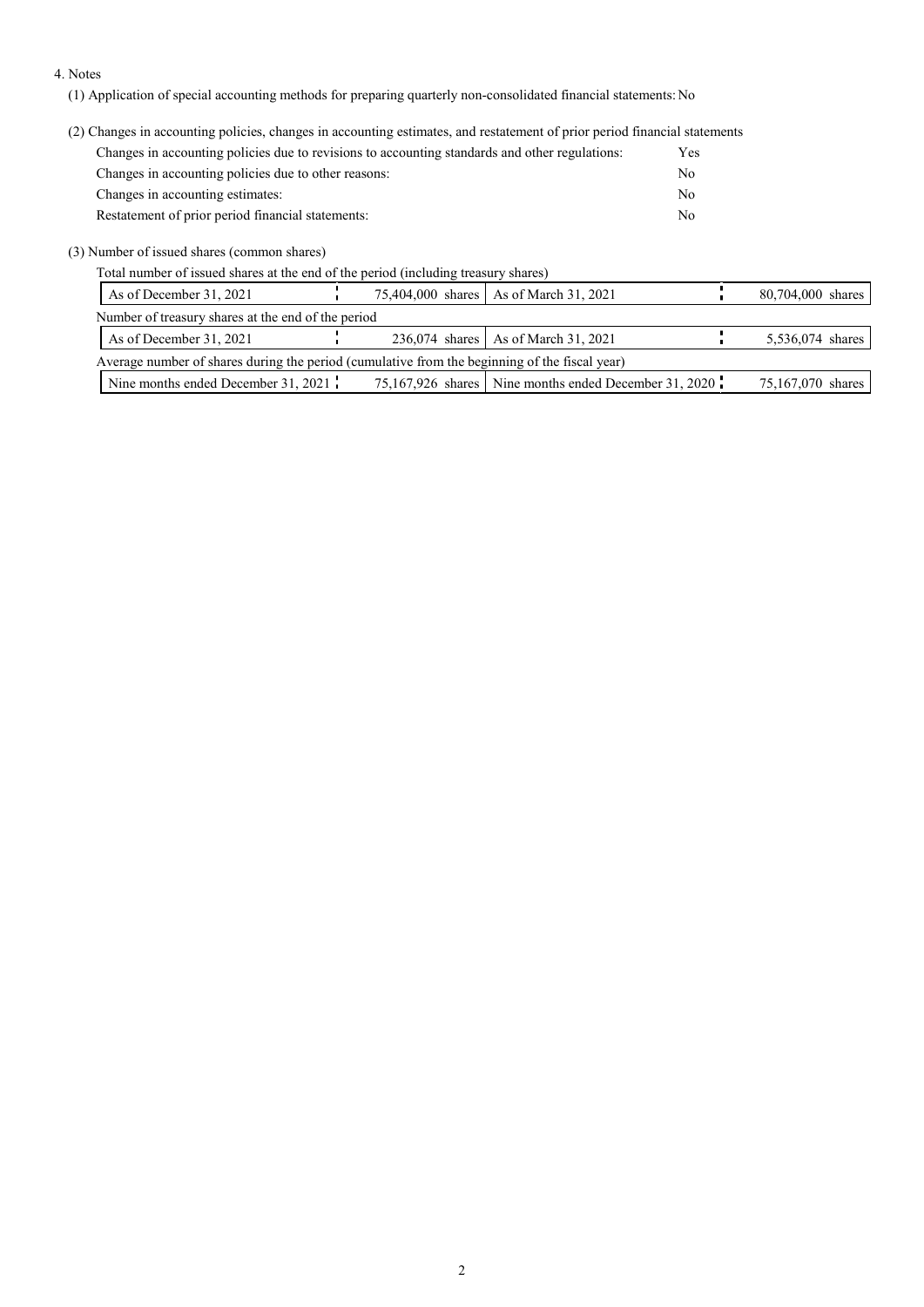### **Quarterly non-consolidated financial statements**

**Non-consolidated balance sheets**

|                                       |                      | (Thousands of yen)      |
|---------------------------------------|----------------------|-------------------------|
|                                       | As of March 31, 2021 | As of December 31, 2021 |
| Assets                                |                      |                         |
| Current assets                        |                      |                         |
| Cash and deposits                     | 114,105,127          | 117,351,288             |
| Notes receivable - trade              | 1,911,111            | 2,819,681               |
| Accounts receivable - trade           | 8,444,348            | 7,883,485               |
| Merchandise and finished goods        | 130,094              | 123,241                 |
| Work in process                       | 1,004                | 1,282                   |
| Raw materials and supplies            | 58,614               | 58,998                  |
| Prepaid expenses                      | 195,567              | 129,704                 |
| Accounts receivable - other           | 6,768                | 6,118                   |
| Other                                 | 5,189                | 9,002                   |
| Allowance for doubtful accounts       | (8,606)              | (18,051)                |
| Total current assets                  | 124,849,217          | 128,364,753             |
| Non-current assets                    |                      |                         |
| Property, plant and equipment         | 1,097,578            | 1,146,629               |
| Intangible assets                     | 434,831              | 485,240                 |
| Investments and other assets          |                      |                         |
| Investment securities                 | 31,026,053           | 32,104,465              |
| Shares of subsidiaries and associates | 9,196                | 9,196                   |
| Long-term accounts receivable - other | 67,360               | 72,240                  |
| Leasehold and guarantee deposits      | 917,296              | 940,593                 |
| Membership                            | 32,380               | 27,300                  |
| Distressed receivables                | 1,493                | 1,448                   |
| Allowance for doubtful accounts       | (73,003)             | (74, 038)               |
| Total investments and other assets    | 31,980,775           | 33,081,205              |
| Total non-current assets              | 33,513,185           | 34,713,075              |
| Total assets                          | 158,362,403          | 163,077,828             |
|                                       |                      |                         |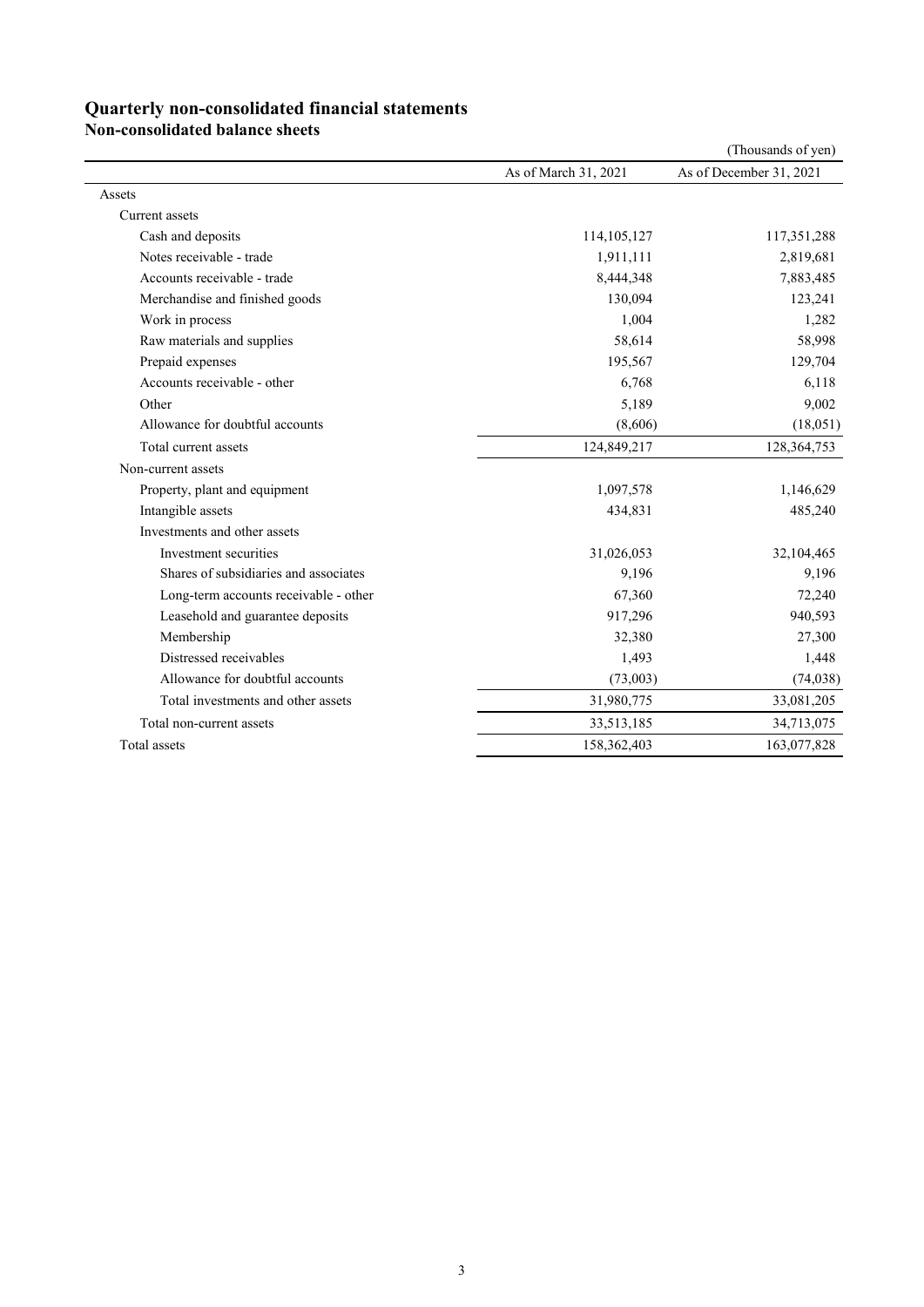|                                                          |                      | (Thousands of yen)      |
|----------------------------------------------------------|----------------------|-------------------------|
|                                                          | As of March 31, 2021 | As of December 31, 2021 |
| Liabilities                                              |                      |                         |
| <b>Current</b> liabilities                               |                      |                         |
| Accounts payable - trade                                 | 280,893              | 251,928                 |
| Accounts payable - other                                 | 766,888              | 1,029,032               |
| Accrued expenses                                         | 950,077              | 960,269                 |
| Income taxes payable                                     | 3,004,688            | 786,511                 |
| Accrued consumption taxes                                | 508,435              | 587,443                 |
| Deposits received                                        | 103,402              | 198,675                 |
| Unearned revenue                                         | 17,444,033           | 18,766,249              |
| Provision for bonuses for directors (and other officers) | 60,000               | 40,000                  |
| Other                                                    | 5,262                | 16,118                  |
| Total current liabilities                                | 23,123,682           | 22,636,229              |
| Non-current liabilities                                  |                      |                         |
| Deferred tax liabilities                                 | 2,627,537            | 3,614,437               |
| Provision for retirement benefits                        | 2,788,934            | 3,102,120               |
| Long-term accounts payable - other                       | 952,172              | 786,693                 |
| Asset retirement obligations                             | 307,216              | 307,370                 |
| Total non-current liabilities                            | 6,675,860            | 7,810,622               |
| Total liabilities                                        | 29,799,543           | 30,446,851              |
| Net assets                                               |                      |                         |
| Shareholders' equity                                     |                      |                         |
| Share capital                                            | 10,519,000           | 10,519,000              |
| Capital surplus                                          | 18,966,705           | 18,415,000              |
| Retained earnings                                        | 90,733,281           | 89,538,398              |
| Treasury shares                                          | (5,346,191)          | (227, 976)              |
| Total shareholders' equity                               | 114,872,795          | 118,244,421             |
| Valuation and translation adjustments                    |                      |                         |
| Valuation difference on available-for-sale securities    | 13,690,064           | 14,386,555              |
| Total valuation and translation adjustments              | 13,690,064           | 14,386,555              |
| Total net assets                                         | 128,562,860          | 132,630,976             |
| Total liabilities and net assets                         | 158,362,403          | 163,077,828             |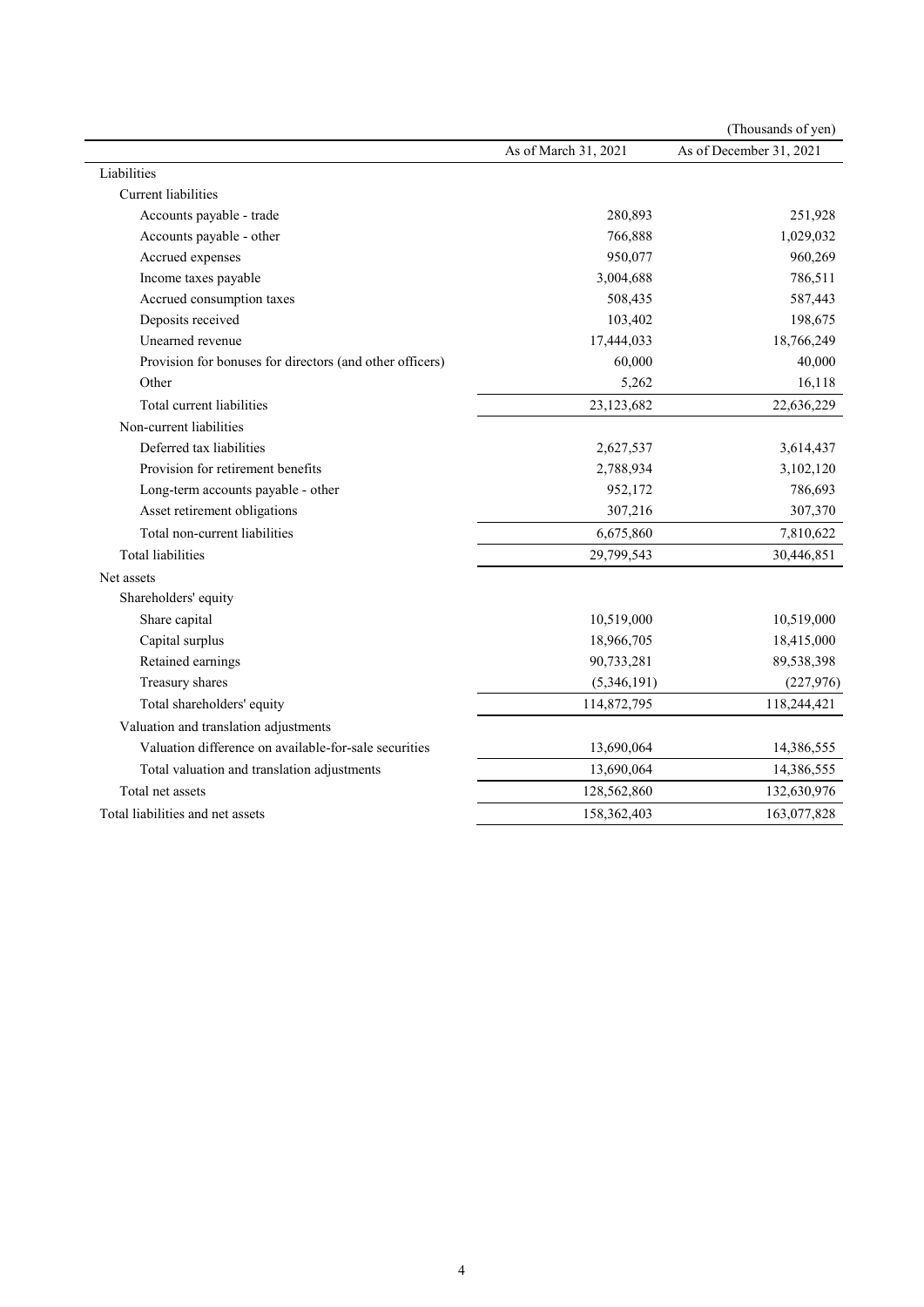## **Non-consolidated statements of income (cumulative)**

|                                                |                          | (Thousands of yen) |
|------------------------------------------------|--------------------------|--------------------|
|                                                | Nine months ended        | Nine months ended  |
|                                                | December 31, 2020        | December 31, 2021  |
| Net sales                                      | 21,195,438               | 25,444,357         |
| Cost of sales                                  | 3,470,553                | 4,119,318          |
| Gross profit                                   | 17,724,885               | 21,325,038         |
| Selling, general and administrative expenses   | 9,093,355                | 9,764,269          |
| Operating profit                               | 8,631,530                | 11,560,769         |
| Non-operating income                           |                          |                    |
| Interest income                                | 227                      | 284                |
| Dividend income                                | 666,906                  | 709,023            |
| Gain on sale of investment securities          | 558                      |                    |
| Other                                          | 101,344                  | 31,706             |
| Total non-operating income                     | 769,036                  | 741,014            |
| Non-operating expenses                         |                          |                    |
| Commission expenses                            |                          | 216,436            |
| Loss on sale of investment securities          |                          | 654                |
| Loss on investments in investment partnerships | 44,442                   | 9,325              |
| Provision of allowance for doubtful accounts   |                          | 4,880              |
| Other                                          | 2,858                    | 410                |
| Total non-operating expenses                   | 47,301                   | 231,707            |
| Ordinary profit                                | 9,353,265                | 12,070,076         |
| Extraordinary income                           |                          |                    |
| Gain on sale of membership                     | $\overline{\phantom{0}}$ | 220                |
| Total extraordinary income                     |                          | 220                |
| <b>Extraordinary</b> losses                    |                          |                    |
| Loss on retirement of non-current assets       | 102                      | 7,613              |
| Office relocation expenses                     |                          | 9,678              |
| Total extraordinary losses                     | 102                      | 17,291             |
| Profit before income taxes                     | 9,353,163                | 12,053,004         |
| Income taxes - current                         | 2,788,183                | 3,115,661          |
| Income taxes - deferred                        | 140,763                  | 679,801            |
| Total income taxes                             | 2,928,946                | 3,795,463          |
| Profit                                         | 6,424,216                | 8,257,541          |
|                                                |                          |                    |